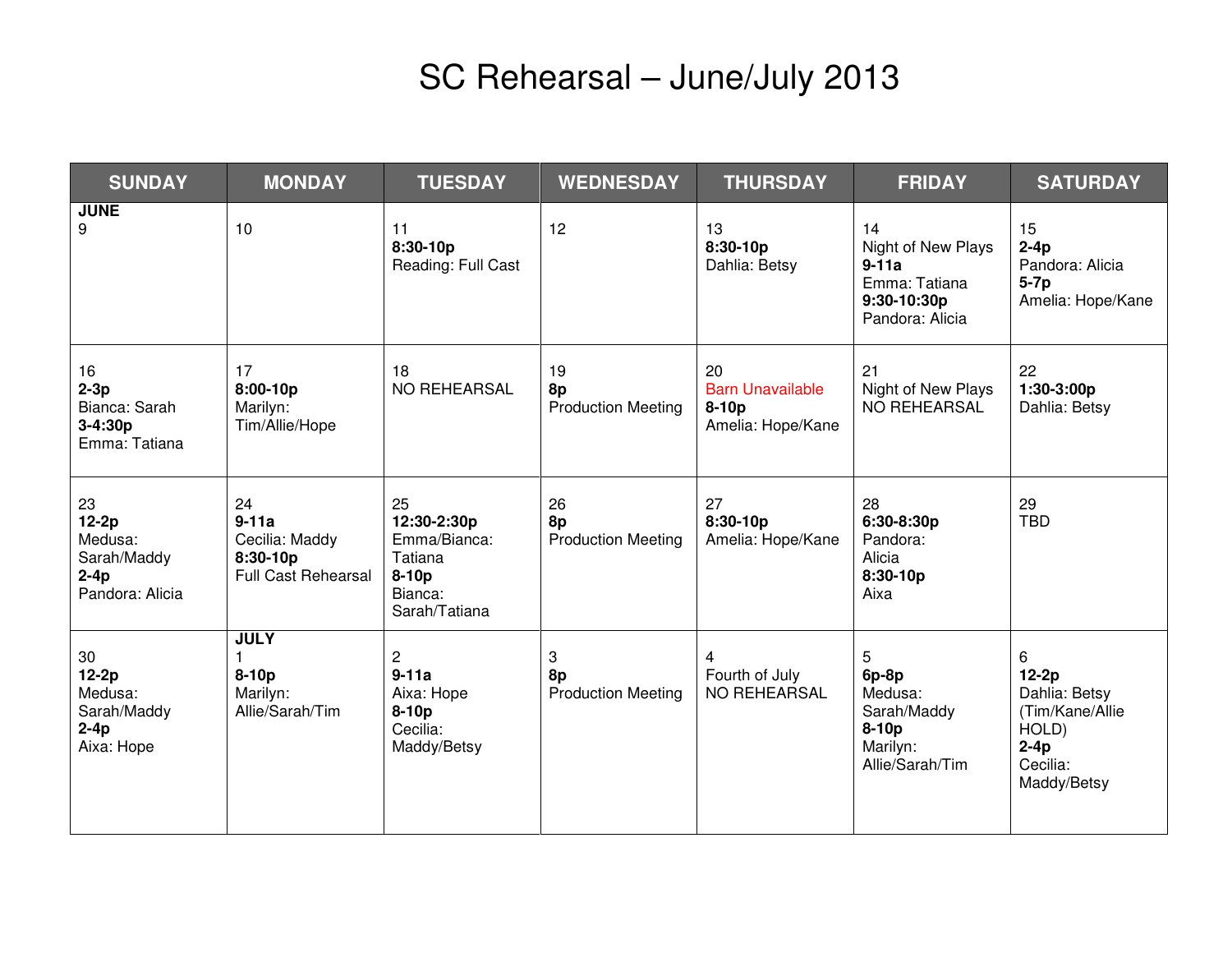## SC Rehearsal – July/August 2013

| <b>SUNDAY</b>                                                        | <b>MONDAY</b>                                                  | <b>TUESDAY</b>                                                 | <b>WEDNESDAY</b>                                               | <b>THURSDAY</b>                                                       | <b>FRIDAY</b>                                                                      | <b>SATURDAY</b>                                                                   |
|----------------------------------------------------------------------|----------------------------------------------------------------|----------------------------------------------------------------|----------------------------------------------------------------|-----------------------------------------------------------------------|------------------------------------------------------------------------------------|-----------------------------------------------------------------------------------|
| 7<br>1pm-3pm<br>Marilyn:<br>Allie/Sarah/Tim<br>6pm-8pm<br>Aixa: Hope | 8<br>Complete Hang<br>$2-4p$<br>Emma/Bianca:<br>Tatiana        | 9<br>LX Focus<br>8-10p<br>Bianca:<br>Sarah/Tatiana             | 10<br>Dry Tech<br>$2-5p$<br>Alicia HOLD                        | 11<br>Dry Tech<br>$2-5p$<br>Alicia HOLD                               | 12<br>Dry Tech<br>$8-10p$<br><b>Full Cast</b>                                      | 13<br>8p<br>Dry Tech<br>NO REHEARSAL                                              |
| 14<br>$9-12p$<br>Barn Cleanup<br>8p<br>Wet Tech<br>All HOLD          | 15<br>7p Call<br>8:30p Curtain<br>Dress Rehearsal:<br>All Cast | 16<br>7p Call<br>8:30p Curtain<br>Dress Rehearsal:<br>All Cast | 17<br>7p Call<br>8:30p Curtain<br>Dress Rehearsal:<br>All Cast | 18<br>7p Call<br>8:30p Curtain<br>Dress Rehearsal:<br>All Cast        | 19<br>7p Call<br>8:30p Curtain<br><b>Opening Night</b><br>Performance:<br>All cast | 20<br>7p Call<br>8:30p Curtain<br>Performance:<br>All cast                        |
| 21<br>7p Call<br>8:30p Curtain<br>Performance:<br>All cast           | 22<br><b>DARK</b>                                              | 23<br><b>DARK</b>                                              | 24<br><b>DARK</b>                                              | 25<br>7p Call<br>8:30p Curtain<br>Performance:<br>All cast            | 26<br>7p Call<br>8:30p Curtain<br>Performance:<br>All cast                         | 27<br>7p Call<br>8:30p Curtain<br>Performance:<br>All cast                        |
| 28<br>7p Call<br>8:30p Curtain<br>Performance:<br>All cast           | 29<br><b>DARK</b>                                              | 30<br><b>DARK</b>                                              | 31<br><b>DARK</b>                                              | <b>AUGUST</b><br>7p Call<br>8:30p Curtain<br>Performance:<br>All cast | $\overline{2}$<br>7p Call<br>8:30p Curtain<br>Performance:<br>All cast             | 3<br>7p Call<br>8:30p Curtain<br><b>Closing Night</b><br>Performance:<br>All cast |